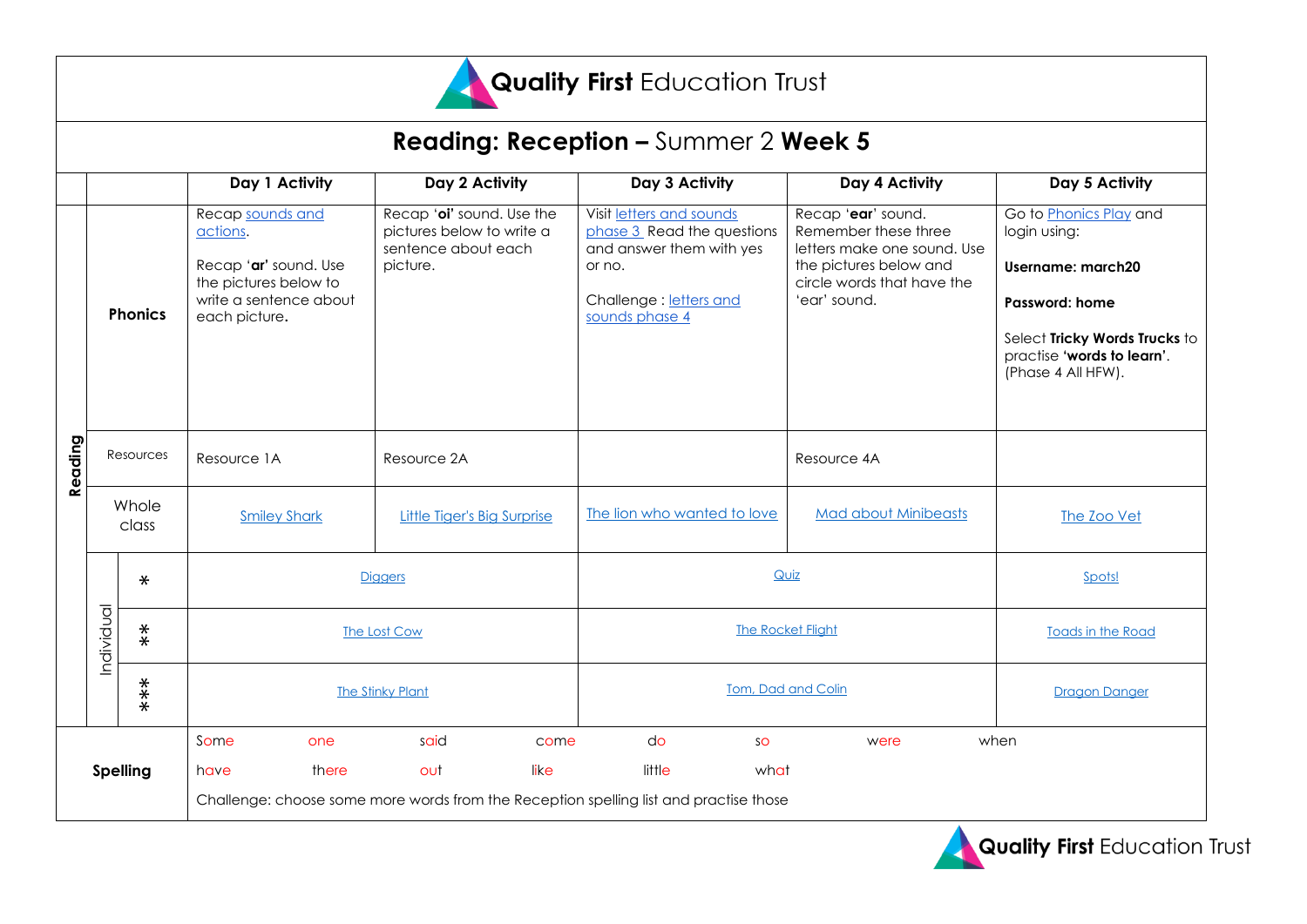



e.g. My mum and I like to cook tarts. I like lemon tart.

## **Resource 2A**











e.g. The seeds started to grow from the soil slowly after I watered them and put them in the sunlight.

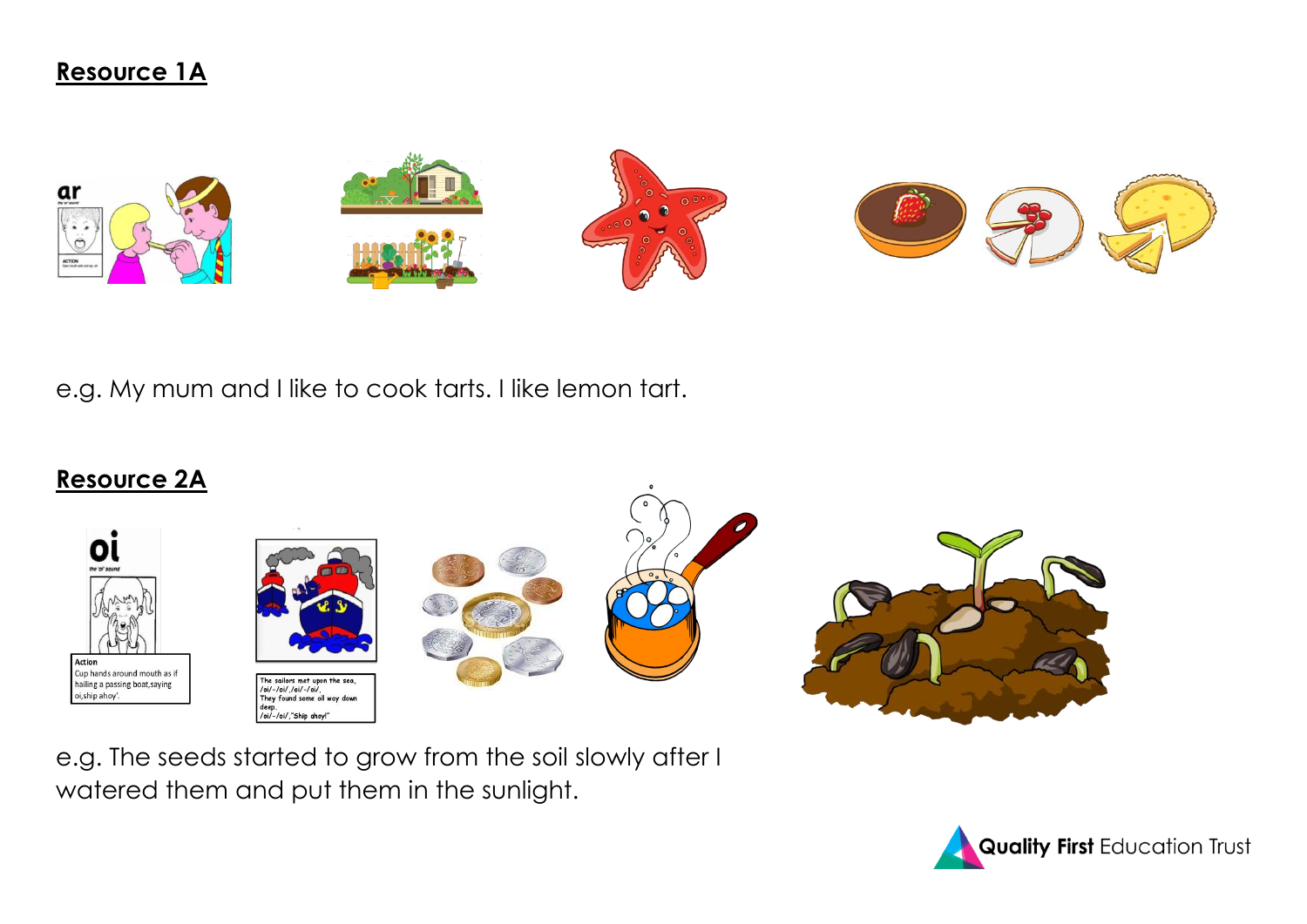## Resource 4A

## ear Phoneme Spotter Story



At the rear of a shed, there lived a family of earwigs. There were three dear little children that had been born at the start of the year.



The smallest, called Sid, was clearly different: he had a beard and two big ears! The mother earwig always kept the children near.



But one afternoon her fear came true! She got home and Sid was not near! So she went to find him, taking all her gear (and some glasses to help her see clearly).



When she reached a nearby bush, she could hear something. She put on her glasses and saw Sid. He was stuck. His beard was stuck on a thorn!